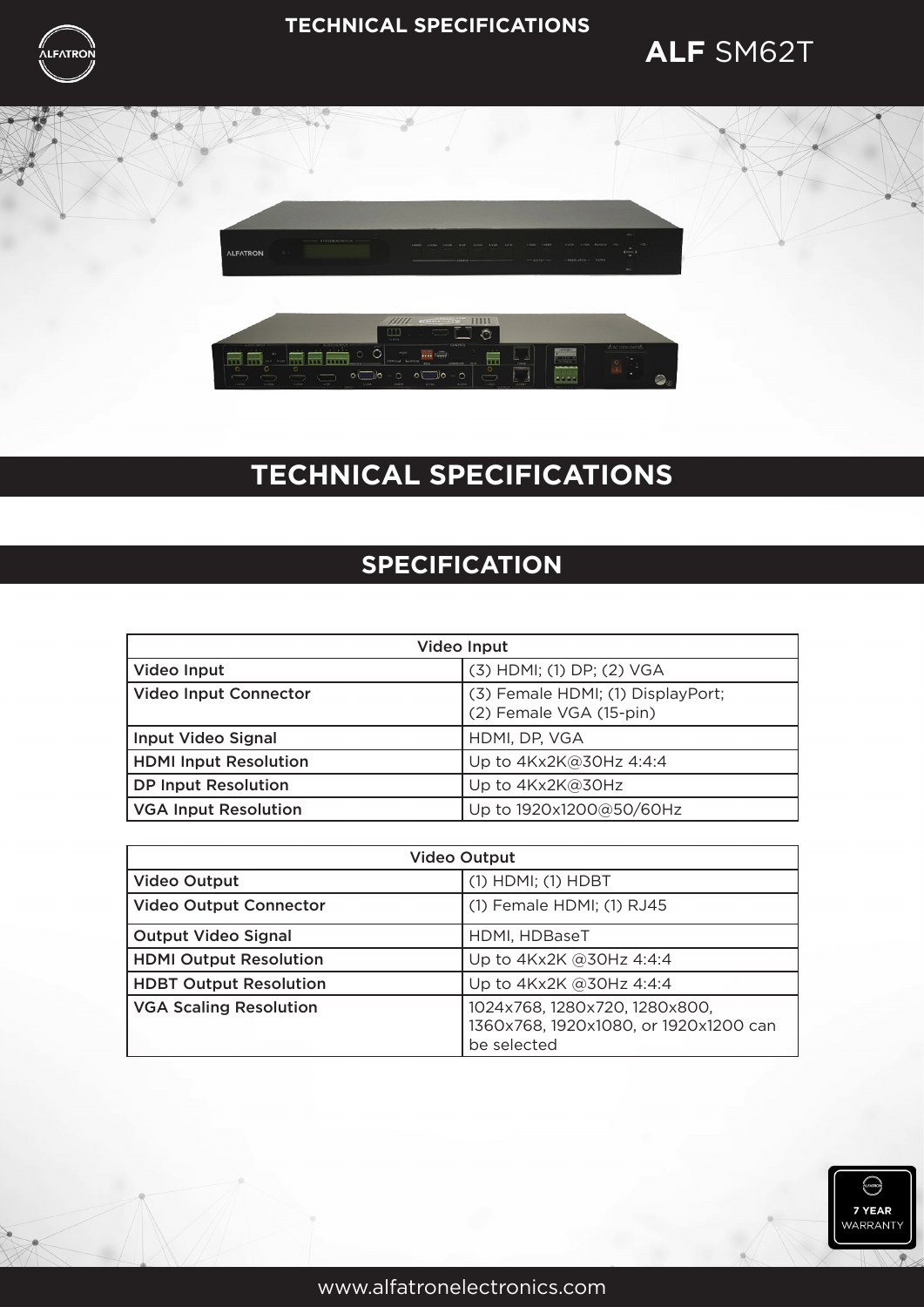### **TECHNICAL SPECIFICATIONS**



| <b>Audio Input</b>               |                                                                          |
|----------------------------------|--------------------------------------------------------------------------|
| Input                            | (2) Stereo analog audio for VGA; (1) LINE<br>audio; (1) Microphone audio |
| <b>Input Connector</b>           | (2) 3.5mm stereo jacks; (2) 3-pin phoenix<br>connectors                  |
| De-embedded Audio Input          | HDMI and HDBT audio.                                                     |
| <b>Input Analog Audio Format</b> | <b>PCM</b>                                                               |
| Audio Input Impedance            | $>10k\Omega$                                                             |

| <b>Audio Output</b>                       |                                                                                                                                                                                                                          |
|-------------------------------------------|--------------------------------------------------------------------------------------------------------------------------------------------------------------------------------------------------------------------------|
| Output                                    | (2) Unbalanced analog audio (AUDIO 1<br>and AUDIO 2);<br>(1) L/R balanced/unbalanced analog au-<br>$dio$ (AUDIO 3);<br>(1) Stereo analog audio (AUDIO 3);<br>(1) Digital optical audio (AUDIO 3);<br>(1) Power amplifier |
| <b>Output Connector</b>                   | (2) 3-pin phoenix connectors;<br>(1) 5-pin phoenix connector;<br>(1) 3.5mm stereo jack;<br>$(1)$ SPDIF;<br>(1) 4-pin/5 mm phoenix connector                                                                              |
| <b>Output Analog Audio Format</b>         | <b>PCM</b>                                                                                                                                                                                                               |
| <b>Output Digital Audio Format</b>        | PCM/Dolby/DTS                                                                                                                                                                                                            |
| <b>Audio Output Impedance</b>             | 70 Ohms                                                                                                                                                                                                                  |
| <b>Frequency Response</b>                 | 20 Hz to 20 kHz, 33dB                                                                                                                                                                                                    |
| <b>Common Mode Rejection Ratio (CMRR)</b> | >70 dB at 20 Hz to 20 kHz                                                                                                                                                                                                |
| <b>Signal to Noise Ratio (SNR)</b>        | 80 dB (Max)                                                                                                                                                                                                              |

| Control             |                                                                                                         |
|---------------------|---------------------------------------------------------------------------------------------------------|
| Control port        | (1) EDID; (1) IR IN; (1) FIRWARE; (1)<br>RS232; (1) TCP/IP                                              |
| l Control Connector | $(1)$ 3-pin DIP switch; (1) 3.5mm mini jack;<br>(1) Micro USB;<br>(1) 3-pin phoenix connector; (1) RJ45 |

| General                      |                                |
|------------------------------|--------------------------------|
| <b>Transmission Distance</b> | HDBT OUT: 1080p≤70m; 4Kx2K≤40m |
| <b>Operation Temperature</b> | $0 - +40$ °C                   |
| <b>Storage Temperature</b>   | $-10 - +55$ °C                 |
| <b>Relative Humidity</b>     | $10\% - 90\%$                  |
| <b>External Power Supply</b> | 100V~240V AC, 50/60Hz          |
| <b>Power Consumption</b>     | 40W (Max)                      |
| Dimension (W*H*D)            | 436.4mm x 44mm x 236.5mm       |
| <b>Net Weight</b>            | 2.4kg                          |